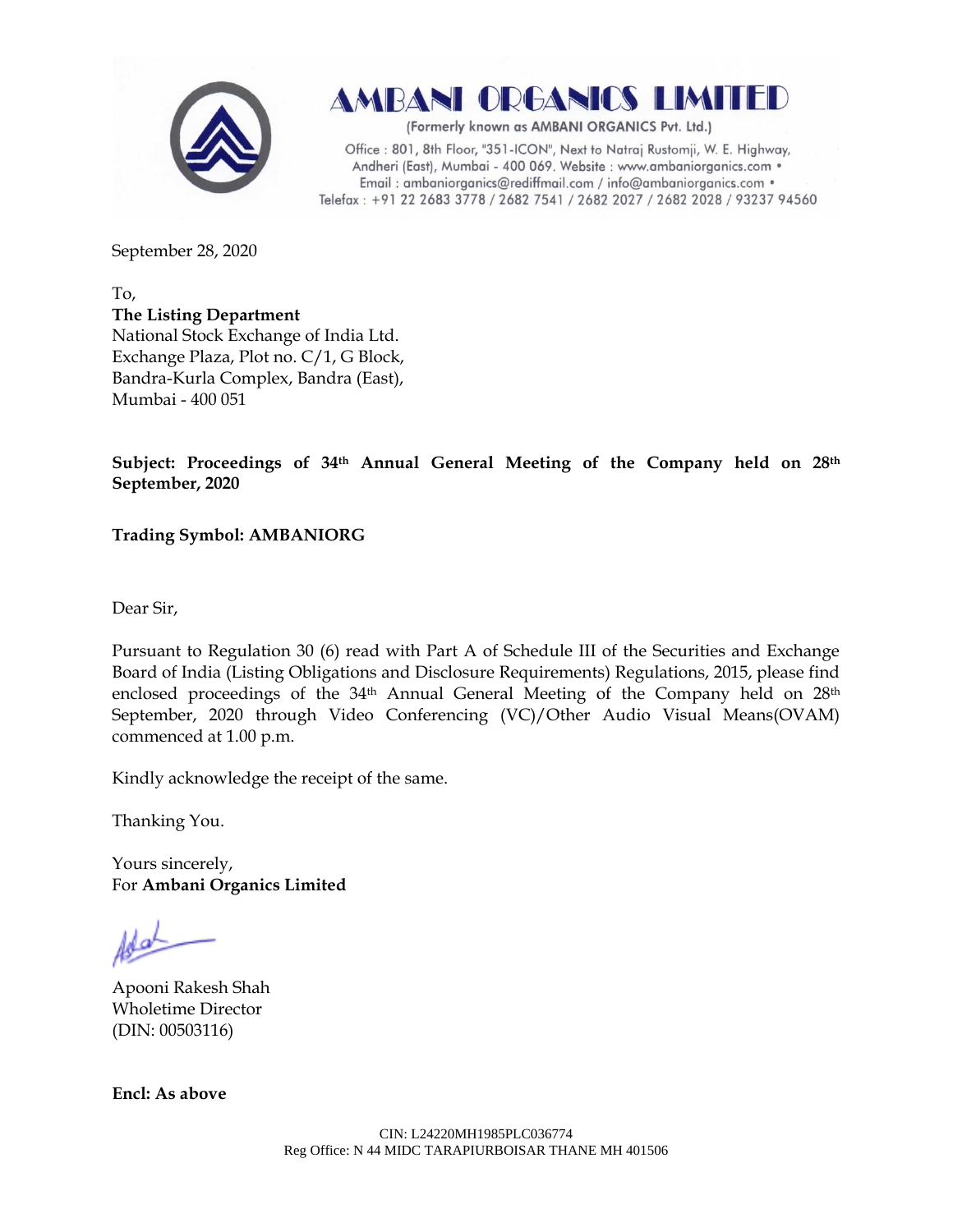



(Formerly known as AMBANI ORGANICS Pvt. Ltd.)

Office: 801, 8th Floor, "351-ICON", Next to Natraj Rustomji, W. E. Highway, Andheri (East), Mumbai - 400 069. Website : www.ambaniorganics.com • Email: ambaniorganics@rediffmail.com / info@ambaniorganics.com . Telefax: +91 22 2683 3778 / 2682 7541 / 2682 2027 / 2682 2028 / 93237 94560

## **Proceedings of 34th Annual General Meeting of the Members of Ambani Organics Limited held on Monday, 28th September, 2020 at 01.00 P.M. through Video Conferencing (VC)/Other Audio Visual Means(OVAM)**

The 34th Annual General Meeting of Ambani Organics Limited was held on Monday, 28th September, 2020 at 01.00 P.M. at through Video Conferencing (VC)/Other Audio Visual Means (OVAM).

- 1. Mrs. Apponi Rakesh Shah, Chairman and Whole time Director presided over the meeting. He after ascertaining the requisite quorum being present, called the Meeting to order. The Chairman further confirmed that the compliances of the Companies Act, 2013 and the Rules, Secretarial Standards made there under with respect to calling, convening and conducting the Meeting had been complied by the Company.
- 2. The Chairman thereafter introduced other Directors present in the Meeting & gave speech to the Members.
- 3. With the consent of the Members present, the Notice convening  $34<sup>th</sup>$  Annual General Meeting, having been circulated to all the Members, was taken as read.
- 4. Since there was no qualification, adverse remark or observation in the Independent Auditors' Report, with the permission of the Members, the Independent Auditors' Report was taken as read.
- 5. Thereafter, the Chairman briefed the Members on the provisions of Companies Act, 2013, voting procedure on the proposed resolutions contained in the Notice of the Annual General Meeting.
- 6. The Chairman also provided a fair opportunity to the Members of the Company who are entitled to vote to seek clarifications and/or comments related to the items of business and same were adequately addressed.